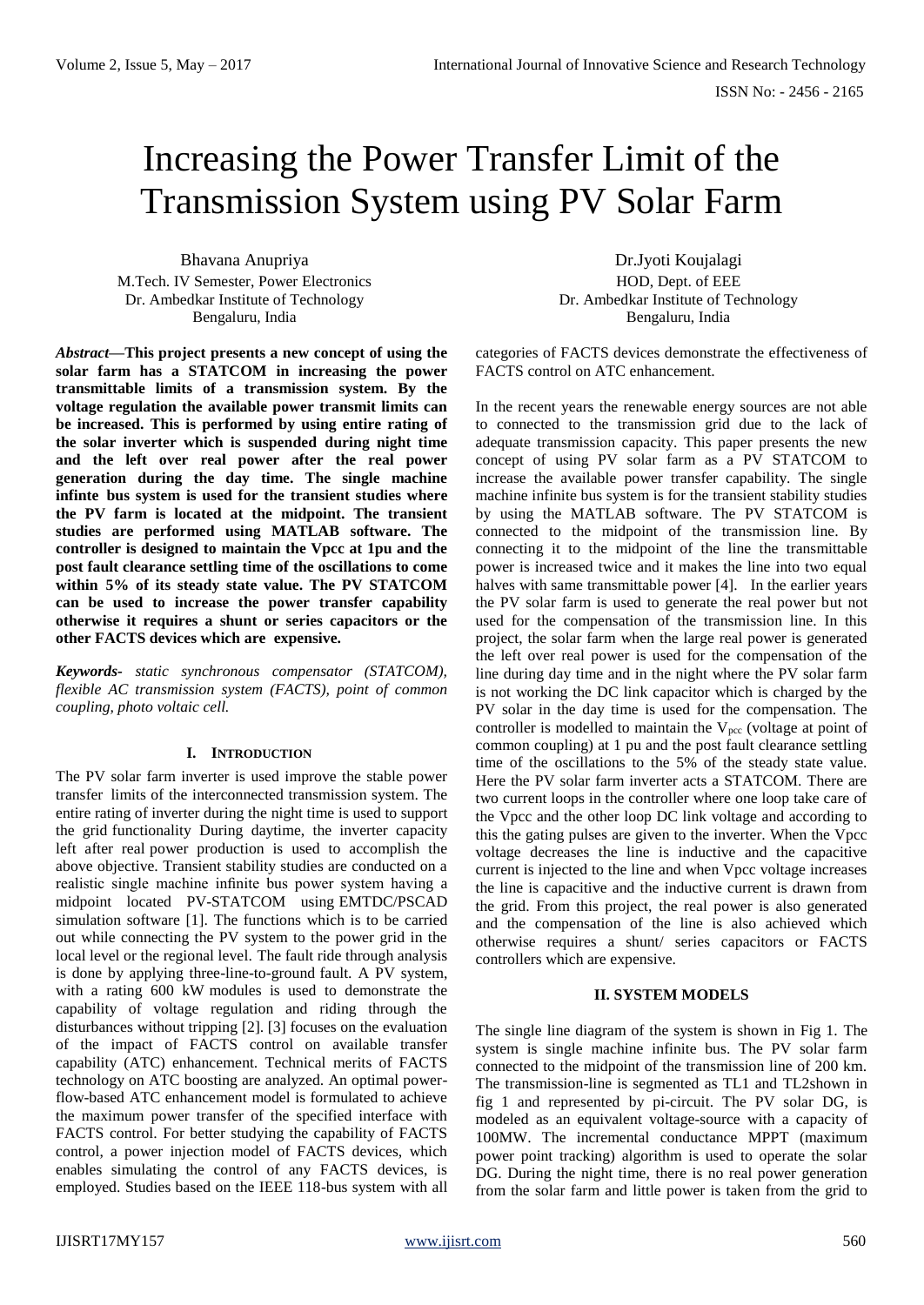charge the capacitor to support grid functionality. The voltage source inverter has six insulated gate bipolar transistors (IGBT) switches which operates for 120 conduction. The boost converter is used to boost the voltage from the solar farm. The gating signals are generated by the sinusoidal pulse

width modulation (SPWM) technique and given to the IGBT switches. The dc link capacitor of size is used.



Fig 1 Single line diagram of the transmission system with midpoint connected solar farm.

## **III**. **CONTROL SYSTEM**

The control system consists of controller which consists of proportional-integrator (PI) and a MPPT control. In the MPPT control the PV voltage and current is measured and the pulses generated is given to the boost converter switch in which it controls the DC link voltage. The VSC control used to give the gating signals to the voltage source converter switches. The PCC voltage is measured and gating signals generated according to the voltage at that point. if the voltage is less than 1 pu then the reactive current is injected and if the more than 1 pu then the reactive current is observed. The synchronization is maintained by the Phase Locked Loop (PLL) control. The using of the DC link capacitor eliminates the use of other energy source.

#### **IV. SIMULATION STUDY**

The simulation studies are performed done by the MATLAB/Simulink. The simulation diagram is shown in

fig 2. Table I shows the increase in the power transfer limit with and without compensation.

TABLE I :- Power flows and voltages for with and without control

|                 | Gen | Middle bus |         |         | Infinite |
|-----------------|-----|------------|---------|---------|----------|
|                 | bus |            |         |         | bus      |
|                 | Pg  | Vpcc       | P solar | O solar | Pinf     |
| Without control | 463 | 0.9673     | 448     | 171     | 433      |
| With control    | 530 | 0.02       | 513     | 109     | 265      |

The reactive power exchanged between SF and the distribution network(leading/lagging), and the self-supporting dc-bus voltage Vdc profile validates the proposed concept of utilization of SF as STATCOM to regulate the PCC voltage. The performance of system under a three-line to ground (3LG) fault condition (for six cycles) Is shown in Fig.3(a)and(b). It is evident that the SF as STATCOM helps achieve better fault recovery.



Fig 2. The simulation diagram of PV STATCOM